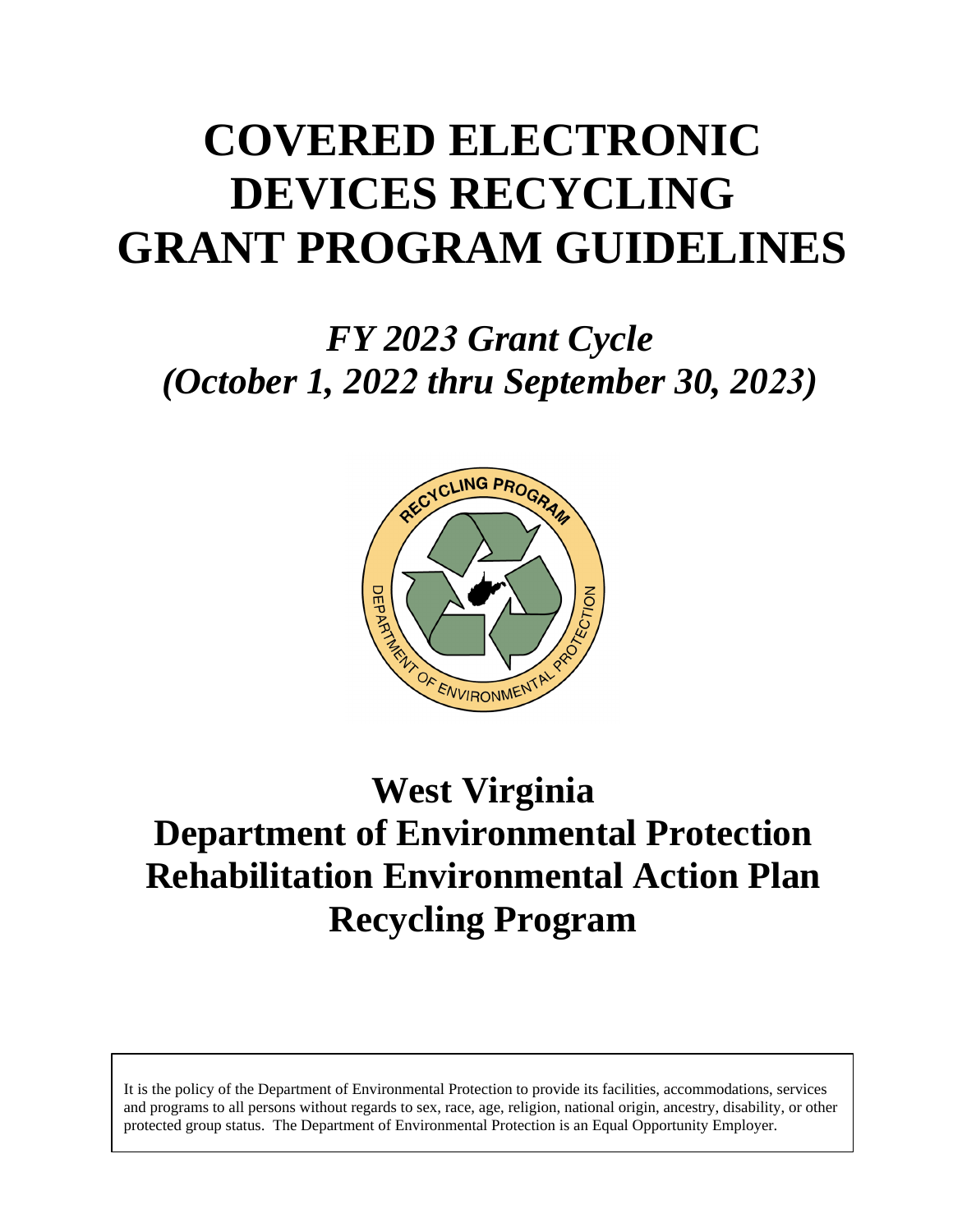#### **NOTICE:**

To alleviate a significant deterrent to WV's electronic recycling programs and to increase the participation in e-cycling efforts, grant recipients are no longer required to collect and recycle cathode-ray tube (CRT) style televisions and monitors at no cost to be eligible for grant funding. Collection of CRTs will be at the discretion of the grant recipient. All other non-CRT televisions and monitors, or any other "CED" device as defined by WV Code are still required to be collected and recycled at no cost to the public as they are not a part of this exemption.

#### **Bidding Requirements:**

Grantees shall solicit sealed bids by public notice as a Class II legal advertisement for all purchases that have an estimated cost of \$5,000 or more. This includes the estimated total cost for similar supply orders purchased at various times throughout the grant cycle. Class II legal advertising is also required to obtain Request for Proposals for electronic recycling services (when total costs of services for the entire grant cycle is estimated at \$5,000 or more regardless of the number of separate collection events). Bid packets must be submitted to REAP prior to purchase for approval. If three bids are not received during the advertised period, you must contact REAP for further instructions before proceeding.

#### **Lien Requirements:**

Please note that grant funding for equipment purchases over \$1,000 will be required to have a security lien placed upon the equipment. If applicable, equipment to be titled must have WV DEP REAP listed as first lien holder. All equipment will be subject to on-site inspections for a period of five years.

#### **Submittal/Contact Information:**

Applications must be submitted using the wvOASIS Vendor Self Service Portal located at: https://prd311.wvoasis.gov/PRDVSS1X1/Advantage4. The deadline to submit applications is August 31, 2022.

#### CONTACT INFORMATION:

For questions concerning the application/grant process, contact the West Virginia Department of Environmental Protection's Recycling Unit at (800) [322-5530](mailto:depreapgrants@wv.gov).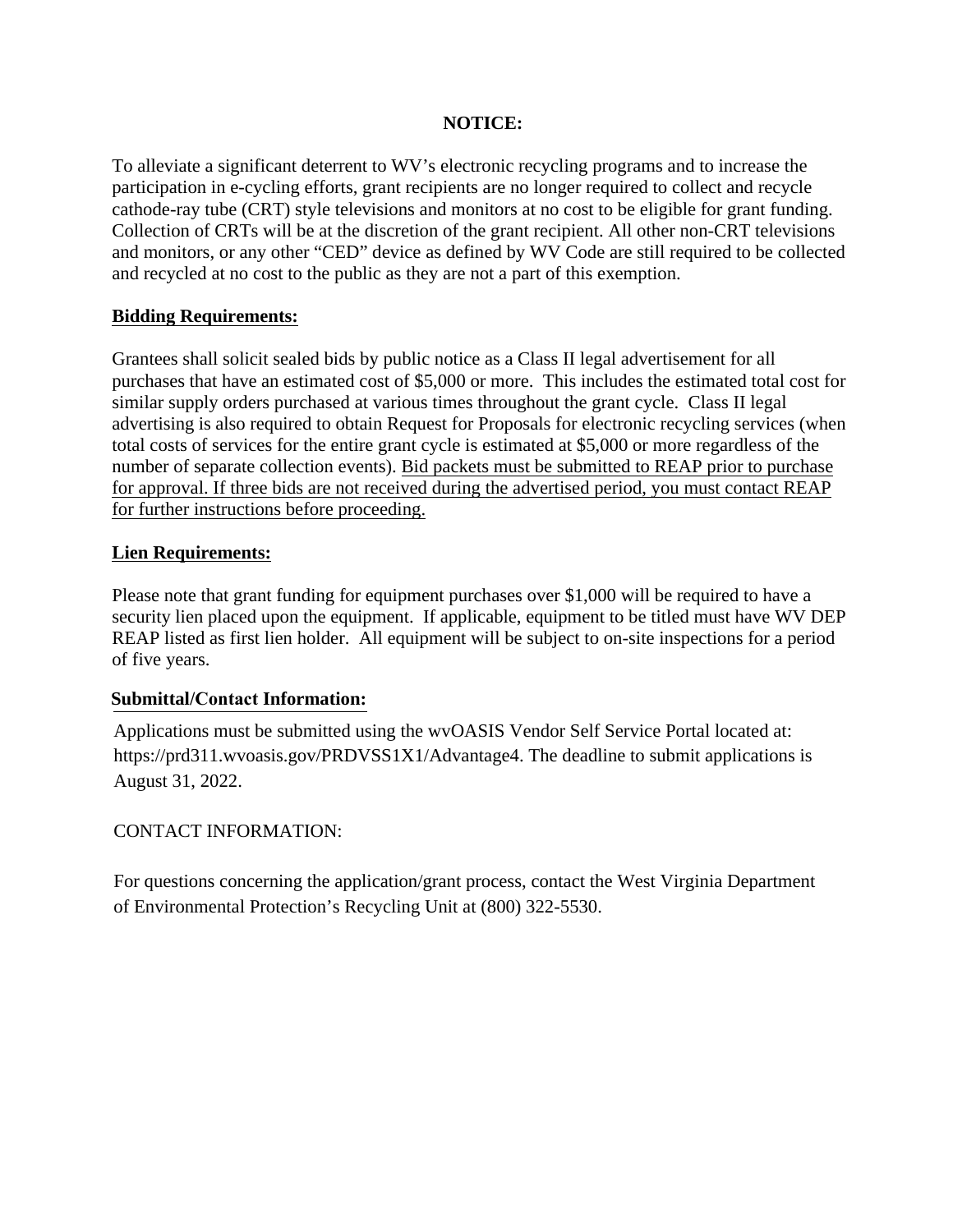### **WEST VIRGINIA DEPARTMENT OF ENVIRONMENTAL PROTECTION COVERED ELECTRONIC DEVICES RECYCLING GRANT BOOKLET**

#### **CONTENTS**

| <b>Section</b> | <b>Title</b>                                               | Page    |
|----------------|------------------------------------------------------------|---------|
| $§$ 33-11-1    | General                                                    | 1       |
| $§$ 33-11-2    | Definitions                                                | $1-2$   |
| $§$ 33-11-8    | <b>CED Recycling Grant Program</b>                         | 2       |
| $§$ 33-11-9    | <b>General Conditions Applicable to Grant Applications</b> | 3       |
| $§$ 33-11-10   | <b>Authorized Uses of Grant</b>                            | 3       |
| $§$ 33-11-11   | Unauthorized Uses of a Grant                               | 3       |
| $§$ 33-11-12   | Departmental Review of Applications                        | 4       |
| $§$ 33-11-13   | Requirements of a Grant recipient                          | $4 - 5$ |
| $§$ 33-11-14   | <b>Department Site Visits</b>                              | 5       |

#### **Submission Information**

#### **Application for CED Grant (CED-G)**

- A. Application
- B. Estimated Budget Form
- C. Resolution for Application

#### **Final Performance and Accounting Report (CED – R)**

- A. Evaluation of Accomplishments and Collection Totals
- B. Expenditures Report Grant Funds
- C. Expenditures Report Matching Funds

#### **THIS LEGISLATIVE RULE IS THE FINAL AUTHORITY REGARDING THE COVERED ELECTRONIC DEVICES RECYCLING GRANT PROGRAM.**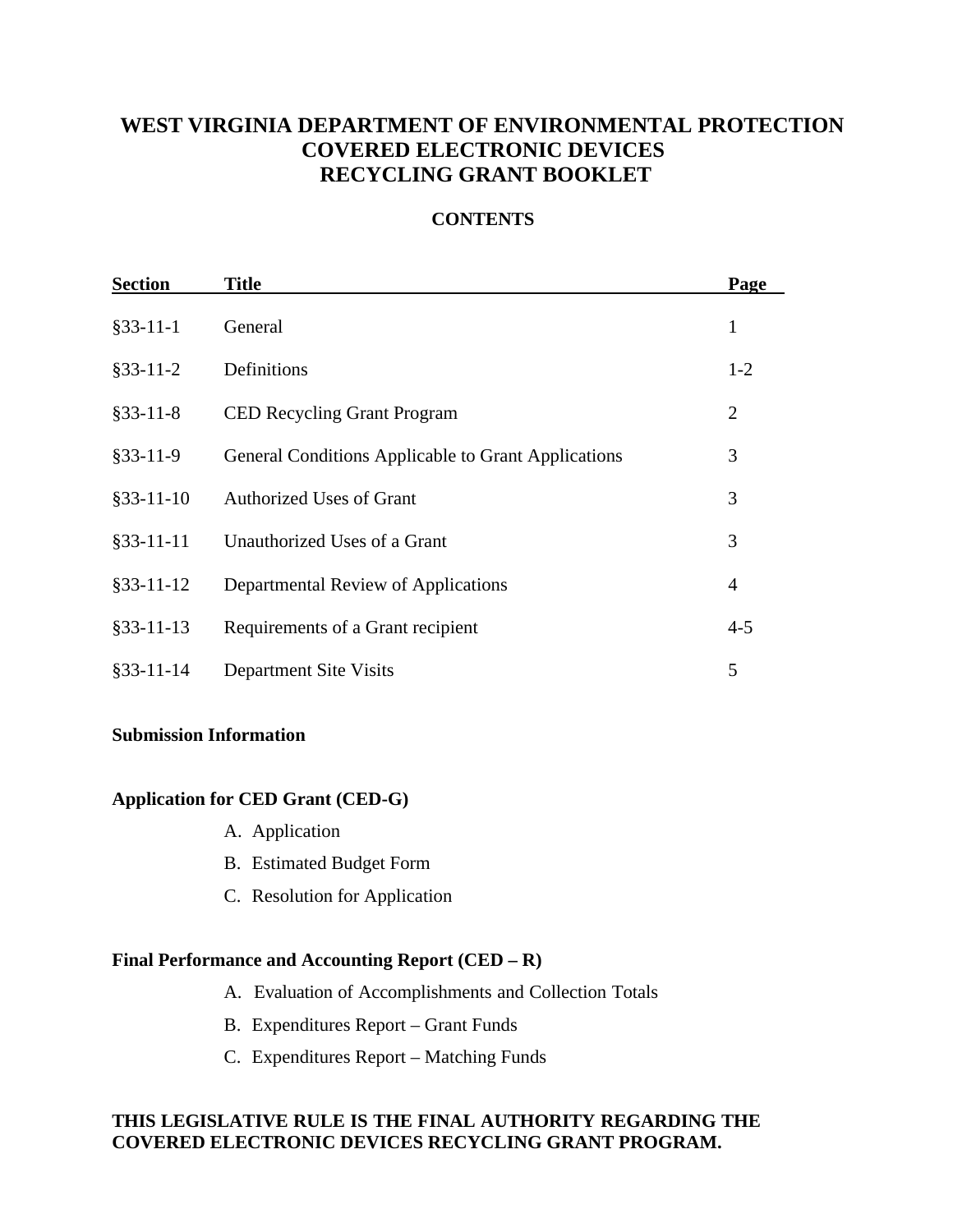#### **TITLE 33 LEGISLATIVE RULE**

#### **DEPARTMENT OF ENVIRONMENTAL PROTECTION SERIES 11 COVERED ELECTRONIC DEVICES TAKEBACK AND GRANT PROGRAM IN PART…**

#### **§33-11-1. General.**

1.1. Scope and Purpose – This legislative rule establishes procedures for covered electronic device manufacturers to register their brands with the state and sets out guidelines for municipalities and counties to apply for and receive grants for the purpose of conducting electronic collection events and programs. The funding available for grants is established by the registration fee imposed on all covered electronic device manufacturers that conduct business in West Virginia.

- 1.2. Authority West Virginia Code §22-15A-29.
- 1.3. Filing Date April 15, 2010.
- 1.4. Effective Date April 15, 2010.

#### **§33-11-2. Definitions.**

2.1. "Brand" means the name, symbol, logo, trademark, or other information that identifies a product rather than the components of the product.

2.2. "Computer" means a desktop, personal computer or laptop computer, including a computer monitor. Computer does not include a personal digital assistant device, computer peripheral such as a mouse or other similar pointing device, a printer or a detachable keyboard.

2.3. "Consumer" means, for the purpose of this rule, a natural person or resident, corporation, firm, partnership, agency, association, organization or society or any other entity that resides in West Virginia and has legally purchased or is in legal possession of a CED.

2.4. "County" means any county commission or solid waste authority within the state.

2.5. "Covered electronic device (CED)" means a television, computer or video display device with a screen that is greater than four inches measured diagonally. "Covered electronic device" does not include a video display device that is part of a motor vehicle or that is contained within a household appliance or commercial, industrial, or medical equipment.

2.6. "Department" means the Department of Environmental Protection.

2.7. "Manufacturer" means a person that is the brand owner of a covered electronic device or television sold or offered for sale in West Virginia by any means, including transactions conducted through retail sales outlets, catalogs or the internet.

2.8. "Municipality" means a community incorporated through the West Virginia Secretary of State's Office.

2.9. "Person" means a natural person, corporation, firm, partnership, association or society and the plural as well as the singular.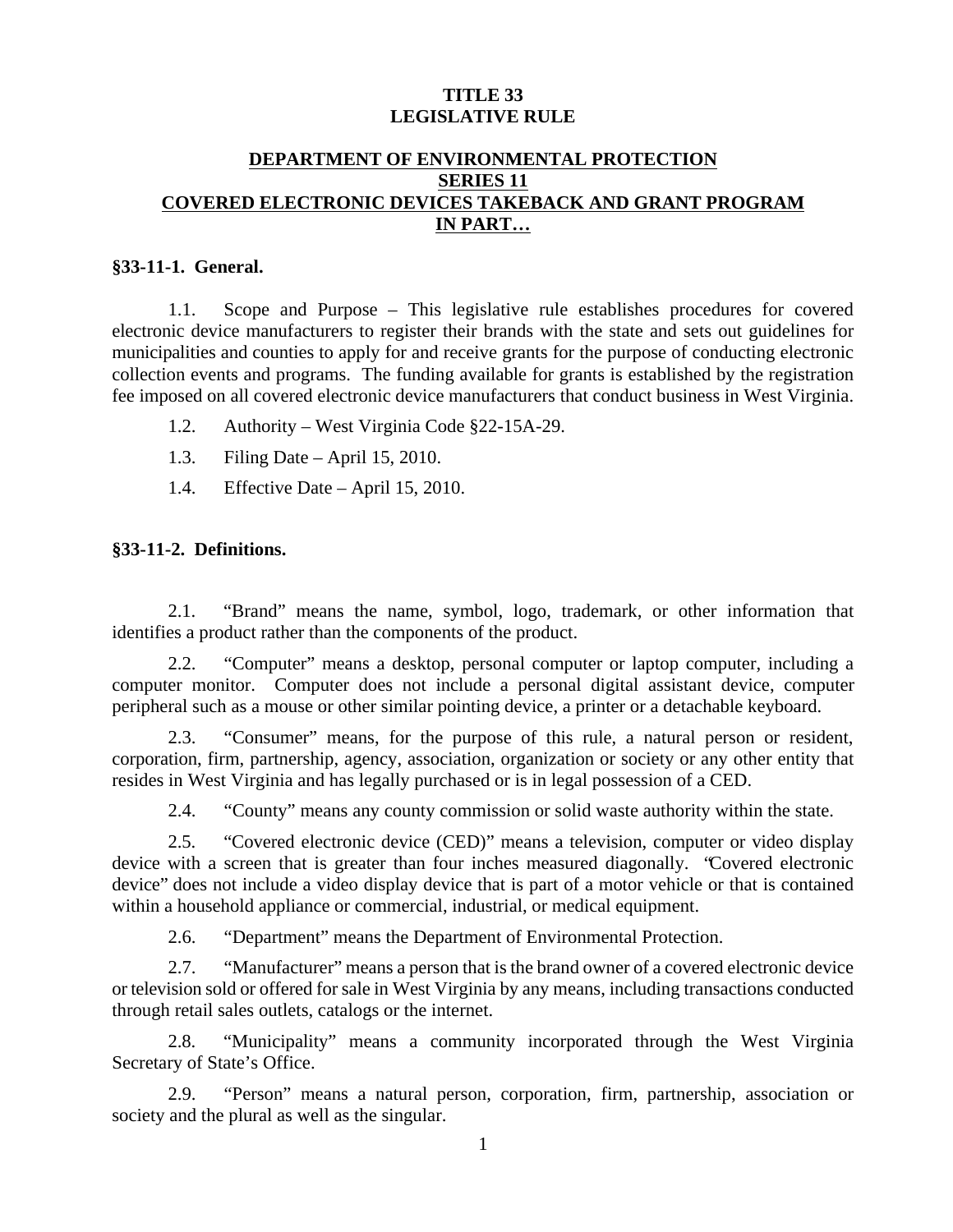2.10. "Recyclable Materials" means those materials that would otherwise become solid waste for disposal in a refuse disposal system and which may be collected, separated or processed and returned to the marketplace in the form of raw materials or products.

2.11. "Television" means any telecommunication system device that is designed to receive moving pictures and sound broadcasts over a distance and includes a television tuner or a video display device peripheral to a computer in which the display contains a television tuner.

2.12. "Secretary" means the Secretary of the Department of Environmental Protection.

2.13. "Video display device" means an electronic device with an output surface that displays or is capable of displaying moving graphical images or visual representations of images sequences or pictures that show a number of quickly changing images on a screen to create the illusion of motion. Video display device includes a device that is an integral part of the display and cannot easily be removed from the display by the consumer and that produces the moving images on the screen. A "video display device" may use a cathode-ray tube (CRT), liquid crystal display (LCD), gas plasma, digital light processing, other image projection technology or imaging display technologies.

2.14. Other definitions in West Virginia Code §22-15A-2 are adopted for use, where applicable, in this rule.

#### **§33-11-8. CED Recycling Grant Program.**

8.1. CED Recycling Grants are available to counties and municipalities for the purpose of establishing CED recycling or takeback programs, CED collection events, and CED recycling education programs.

8.2. CED Recycling Grants are limited to a maximum amount of \$40,000.

8.3. Applications for CED Recycling Grants shall be submitted to the department on forms prescribed by the department.

8.4. CED Recycling Grants shall be awarded on a tiered matching basis. The first \$20,000 of a grant shall not require the grantee to provide matching funds. Any amount over the first \$20,000 of a grant shall be matched by the grantee on a dollar-to-dollar basis. (Example: A grant in the amount of \$32,000 would require a \$12,000 match from the grantee. The total grant of \$32,000 less \$20,000 equals \$12,000. The grantee would be required to match the \$12,000 for a total project cost of \$44,000).

8.5. All matching funds provided by the grantee shall be actual funds expended from sources other than funds provided by the department. In-kind costs and estimated costs shall not be considered matching costs.

8.6. At least fifty percent of the monies credited to the Covered Electronic Device Takeback Fund in the previous fiscal year shall be used for grants for the current year.

8.7. Applications must be postmarked no later than August 31 for consideration in the next grant period.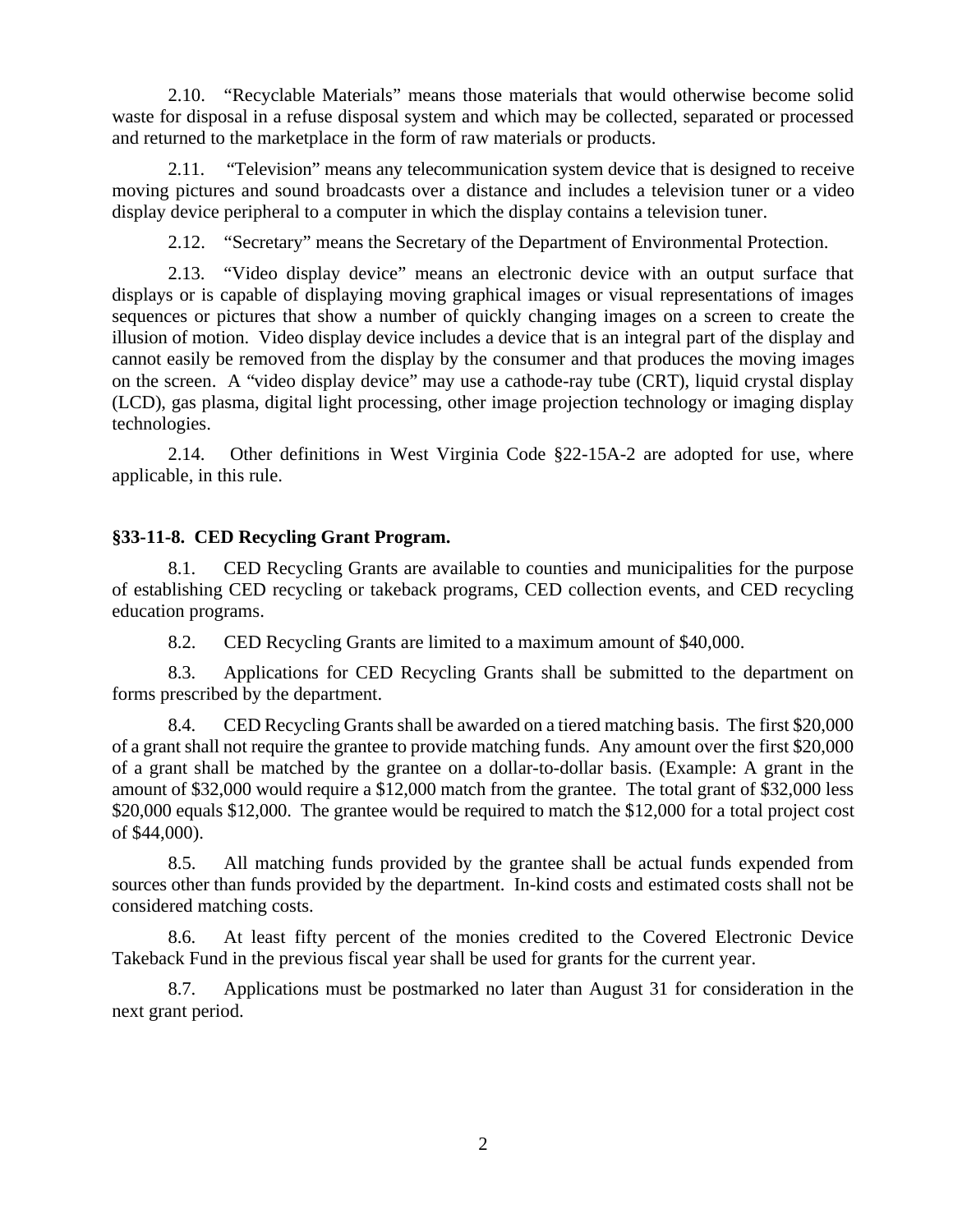#### **§33-11-9. General Conditions Applicable to Grant Applications.**

9.1 The following general conditions apply to all applications for funding under the CED Recycling Grant Program:

9.1.1. The project shall be designed to affect a significant and measurable amount of covered electronic devices in the area to be served;

9.1.2. The project shall be designed to involve all or a substantial percentage of the residents located in the project area and should include a plan to provide public education regarding CED recycling.

#### **§33-11-10. Authorized Uses of Grant.**

10.1. Authorized use of grant funds in an approved CED recycling program may include the following:

10.1.1. Operational costs incurred in the implementation of the program;

10.1.2. Costs associated with the production and distribution or placement of advertising in newspapers, radio, or elsewhere, such costs being related to the development and implementation of the program;

10.1.3. Purchase of equipment and supplies that will specifically serve to fulfill the program objectives;

10.1.4. Costs associated with promotional items that serve to create public awareness of the program;

10.1.5. Public informational and educational programs that increase public awareness or solicit public support for promoting citizen responsibility toward CED recycling;

10.1.6. Other relevant costs upon approval of the department.

#### **§33-11-11. Unauthorized Uses of a Grant.**

11.1. The grantee shall not use a grant to replace funds currently budgeted or used to maintain and operate a CED recycling program during the grant period.

11.2. The grantee shall not use a grant for expenditures not substantially related to CED recycling.

11.3. Grant funds shall not be used for the following:

11.3.1. Land acquisitions;

11.3.2. Office furniture or equipment, or to decorate or renovate an office;

11.3.3. Entertainment costs;

11.3.4. Alcoholic beverages, meals, and gratuities;

11.3.5. Beautification costs;

11.3.6. Any type of lobbying expenses;

11.3.7. Landfill operations or management.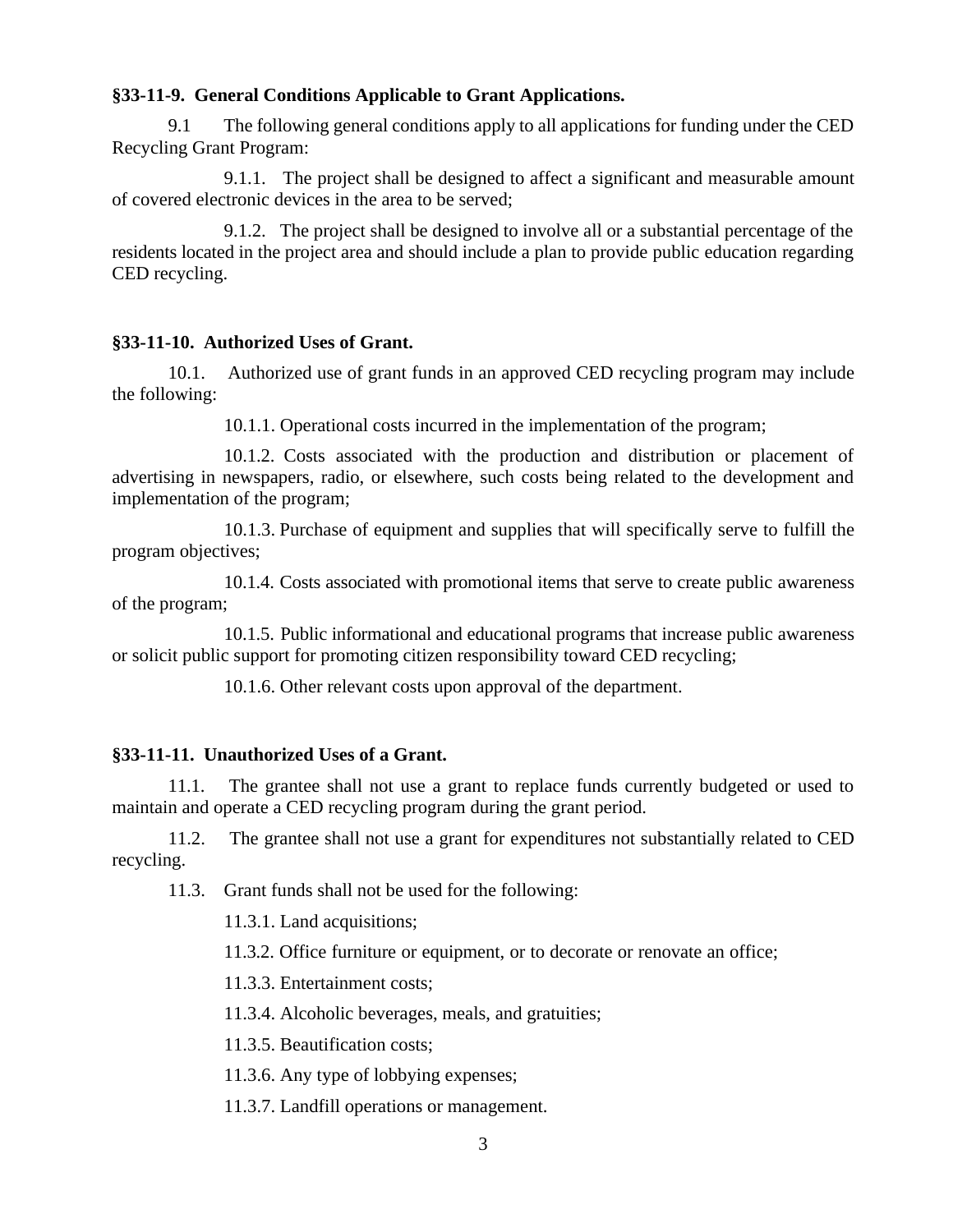#### **§33-11-12. Departmental Review of Applications.**

12.1. The department may reject any and all applications that do not meet eligibility and submission requirements established by the department and this rule.

12.2. If the total request for funding for the year exceeds the amount of funding available for grants, the department may reject applicants that received a CED recycling grant the previous year.

12.3. The department shall review all applications and submit those applications recommended for funding to the Secretary for final approval and awarding.

12.4. Applicants shall be notified in writing of approval or denial of a grant within a reasonable time after award recommendations have been approved by the Secretary.

#### **§33-11-13. Requirements of a Grant Recipient.**

13.1. All CED recycling grants are for the twelve-month period beginning the first day of October and ending the last day of September of the following year.

13.2. Grant funds will be disbursed at the time a completed grant agreement and all required documents necessary to initiate the grant are received by the department.

13.3. The grantee shall retain and make available upon request by the department, for a period of five years, all financial records, supporting documents, statistical records, and all other records and data as they relate to the application, acceptance and use of the grant.

13.4. The grantee shall deposit the grant immediately upon receipt in a separate account.

13.5. If, through any cause, the grantee fails to fulfill in a timely and proper manner the obligations imposed in the grant agreement or violates any provision of this rule, the department may terminate the grant and the grantee shall immediately return the grant, in its entirety, to the department.

13.6. The grantee shall comply with all federal, state, and local laws, codes, ordinances, rules and regulations.

13.7. The grantee shall solicit sealed bids, by public notice as a Class II legal advertisement in compliance with the provisions of West Virginia Code §59-3-2, for all purchases that have an estimated cost of five thousand dollars or more. Any attempt to segregate the purchase into sections to circumvent the bidding requirement shall be cause for termination of the grant.

13.8. The grantee shall reimburse the department any amount of the grant used for unauthorized expenditures. Authorized expenditures are those outlined in the budget of the approved application and that have sufficient supporting documentation.

13.9. The grantee shall return any unexpended grant funds remaining at the end of the grant period to the department. If the grantee expends any grant funds after the grant period specified on the grant agreement, those expenditures shall be considered unauthorized.

13.10 The grantee shall submit a final report to the department within 30 days following the last day of the grant period. The report shall contain:

13.10.1 A complete accounting of the grant expended during the period;

13.10.2. Documentation supporting all grant expenditures, including without limitation, invoices, checks, titles and purchase orders;